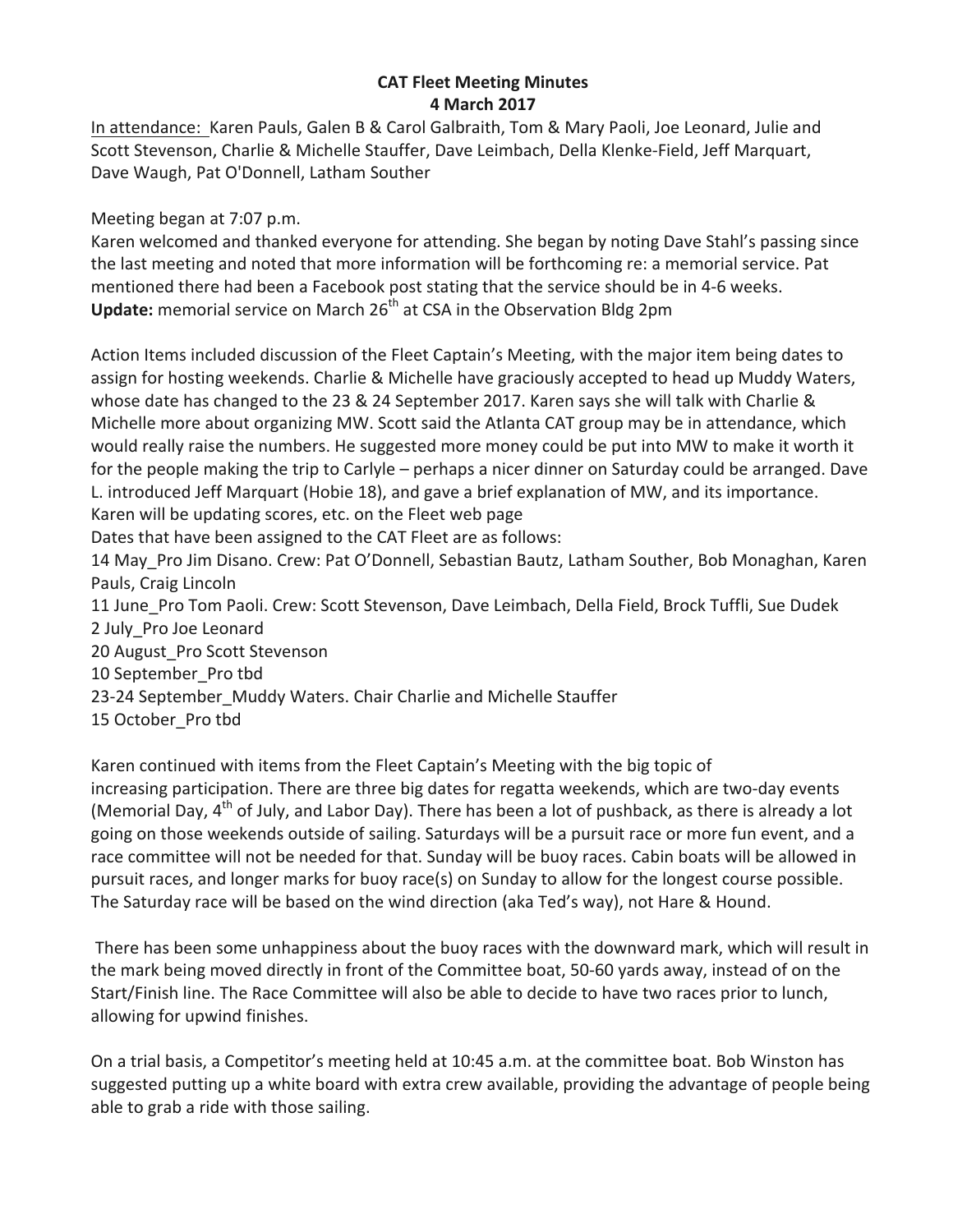Another topic brought up was that of an automatic timer for the race committee; this frees up the race committee, allowing for better participation from them.

Dave L. brought up the topic of using catamarans for Junior Sail Camp and beyond, as the Jr. Sailing Program is now being stretched to cover the full season. Mark Hood is willing to sell a Hobie 16 for \$2,000.00, and has asked the CAT Fleet to purchase it, use it as a rental boat, and allow the Juniors to use it during their season. The discussion included asking CYSS to purchase the Hobie, then donate it to CSA. The CAT Fleet would maintain and store the Hobie, while CSA would insure it. It would become part of the rental fleet. An imagined discussion with Ted put forth the possibility of the CAT Fleet giving CYSS some money to put toward the purchase, then CYSS would finish the purchase. There were questions about the year of the Hobie (86?), and how many sets of sails it had (unsure); it does have a trailer, but no wheels. It was determined that club wheels can be used. Bob Winston is capable of determining who can rent and take the boat out on the water, and he also ensures that it gets to the water. Currently the Wave is the most popular boat in the rental fleet, and the questions was asked if the Juniors will be more inclined to use the Wave or the Hobie? Dave L. thought the Hobies might energize the more adventurous teenagers, but it was stated again that sailors must be qualified to use them, and must meet minimum weight, which was speculated to be 285 pounds. It was thought that it might be hard to convince kids to get out on a cat, instead of a Bic. Karen said based on last year's Sail Camp, there is an interest in Hobies, but more of a pairing of an adult and junior. Final points included the rationale of not wanting to lose the opportunity of buying this boat, but there is the possibility of getting more money from it as a rental. Scott will have a conversation re: buying with Ted, and will also reach out to Mark Hood to find out the overall condition of the boat. It was unanimously agreed that the CAT Fleet will maintain the boat (if purchased), NOT the juniors. The topic of how much money to put toward the purchase was tabled at this point.

Karen moved on to the idea of encouraging people to kayak, by opening up the CAT Fleet beach to a broader market, i.e. kayaks. There has been discussion of a one-day event in May or June, "Get Acquainted with Kayaking Day". There is hope that this could expand into a broader version of alternate memberships at CSA, thereby tapping into other people's interests in sailing, and getting people onto boats and sailing at CSA. This could drive more people to CSA for ALL events, especially those who love the water. This seems like an easy and logical transition, and would be an opportune time to create a kayaking membership at CSA.

Karen is a member of the STL Canoe and Kayak Association, and is getting the word out about CSA. She feels there is a real synergy between river and lake people, and this opens CSA up to so many more people. Karen will continue to pursue this with Shirley & Bob. Dave W. was wondering if a date with the STL Kayaking Club could be set up for an Open Water Day at Carlyle, highlighting our terrific facilities as a benefit. Scott offered that with a membership, storage lockers and racks could be installed at CSA to store equipment and kayaks. The racks could be similar to what currently exists at CSA. There could also be the possibility of a lease program, as discussed in The Marks (which has had great participation this year).

Karen asked for a progress report on Muddy Waters. John Falwell has always been the Pro for MW, and Karen will ask him to continue this year. Karen will circulate the duty sign-up. Pat volunteered for Registration and Race Committee, with the help of Dave W. Scott will be the overall coordinator for Saturday night dinner, including contacting Diane & Steve at the campground store about possible catering options. Scott also suggested that burgers, etc. could be the Saturday night option, and Latham, Tom and Jim D. were volunteered for grilling help.